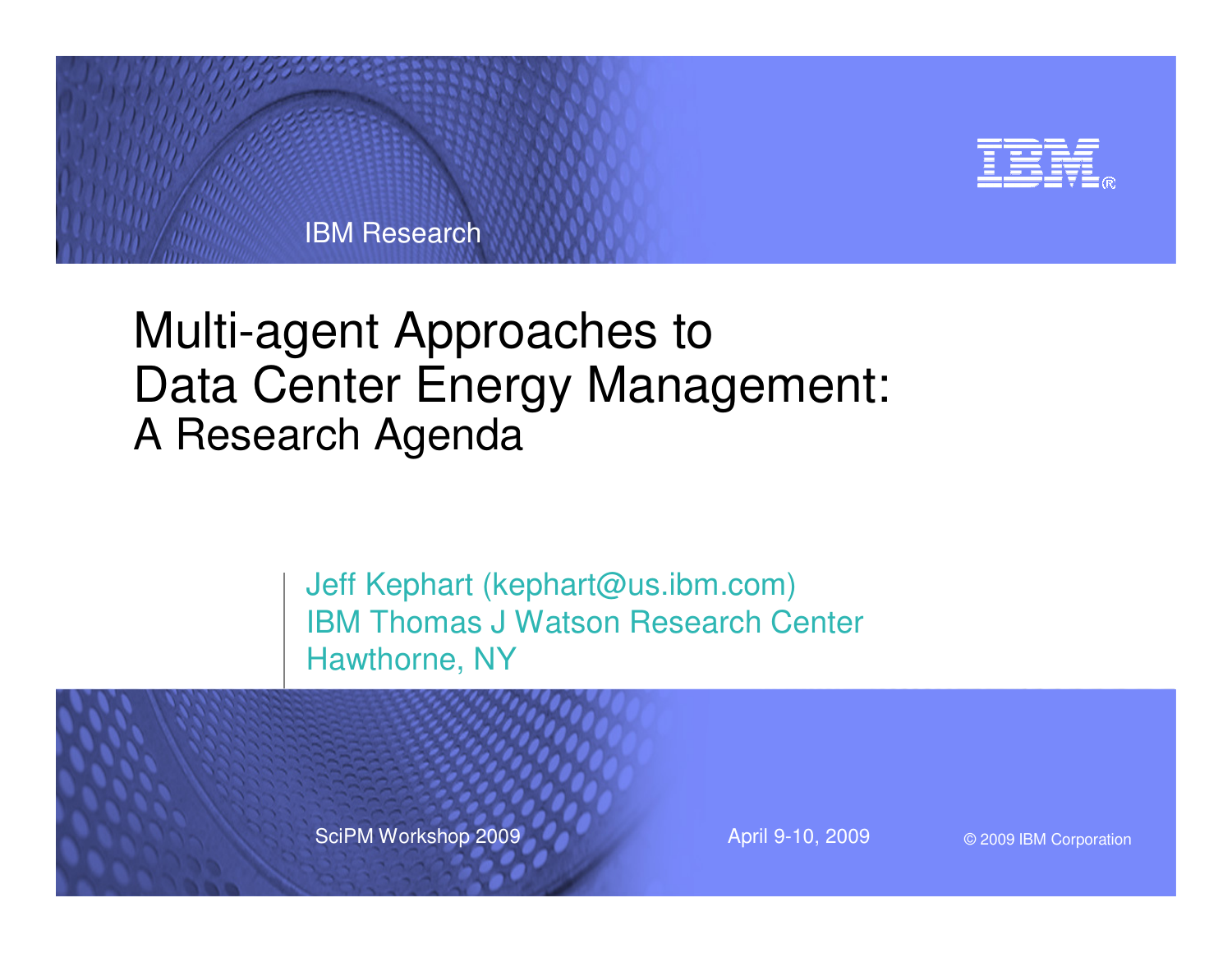

### Multi-agent systems and autonomic data centers

- **I envision data centers of the future as a complex ecosystem of interacting semi-autonomous** ⊔ **entities – an autonomic, multi-agent system**
- ⊔ Autonomic computing definition
	- "Computing systems that manage themselves in accordance with high-level objectives from humans." Kephart and<br>Chase A Vision of Autonomic Computing **IEEE Computer**, les 2002 Chess, A Vision of Autonomic Computing, **IEEE Computer**, Jan. 2003
- $\overline{\phantom{a}}$  Software agent definition
	- "An encapsulated computer system, situated in some environment, and capable of flexible, autonomous action in that environment in order to meet its design objectives." Jennings, Sycara and Wooldridge, *A Road Map of Agent*<br>*Research and Development,* **JAAMAS 1998 Research and Development, JAAMAS 1998**
	- Multi-agent systems: collections of agents that interact with one another to achieve individual and/or system goals
- П Agents will
	- represent, or be embedded in, different products from different vendors
	- reside at many levels of the management stack
	- –manipulate control knobs at all levels of the stack (from hardware/firmware up through middleware and facilities)
	- collectively manage the data center to specified objectives and constraints (some relating to power)
	- $-$  interact in intended and unintended ways with one another, and with other types of automated management  $\frac{1}{2}$ processes directed towards maintaining high levels of performance, availability, reliability, security, etc.
- ш This vision is a natural extrapolation of present-day facts and trends
	- Industry and academia are developing a multitude of control knobs and automated techniques to save energy
	- These will be incorporated into a multitude of management products from different vendors
	- They will operate simultaneously within and across multiple levels of the stack
	- Somehow, these products will need to work together effectively, requiring some cooperative interactions
- $\mathcal{L}_{\mathcal{A}}$  Data centers are a "killer app" for multi-agent systems
	- Conversely, MAS architectural and algorithmic concepts are essential to energy-efficient, autonomic data centers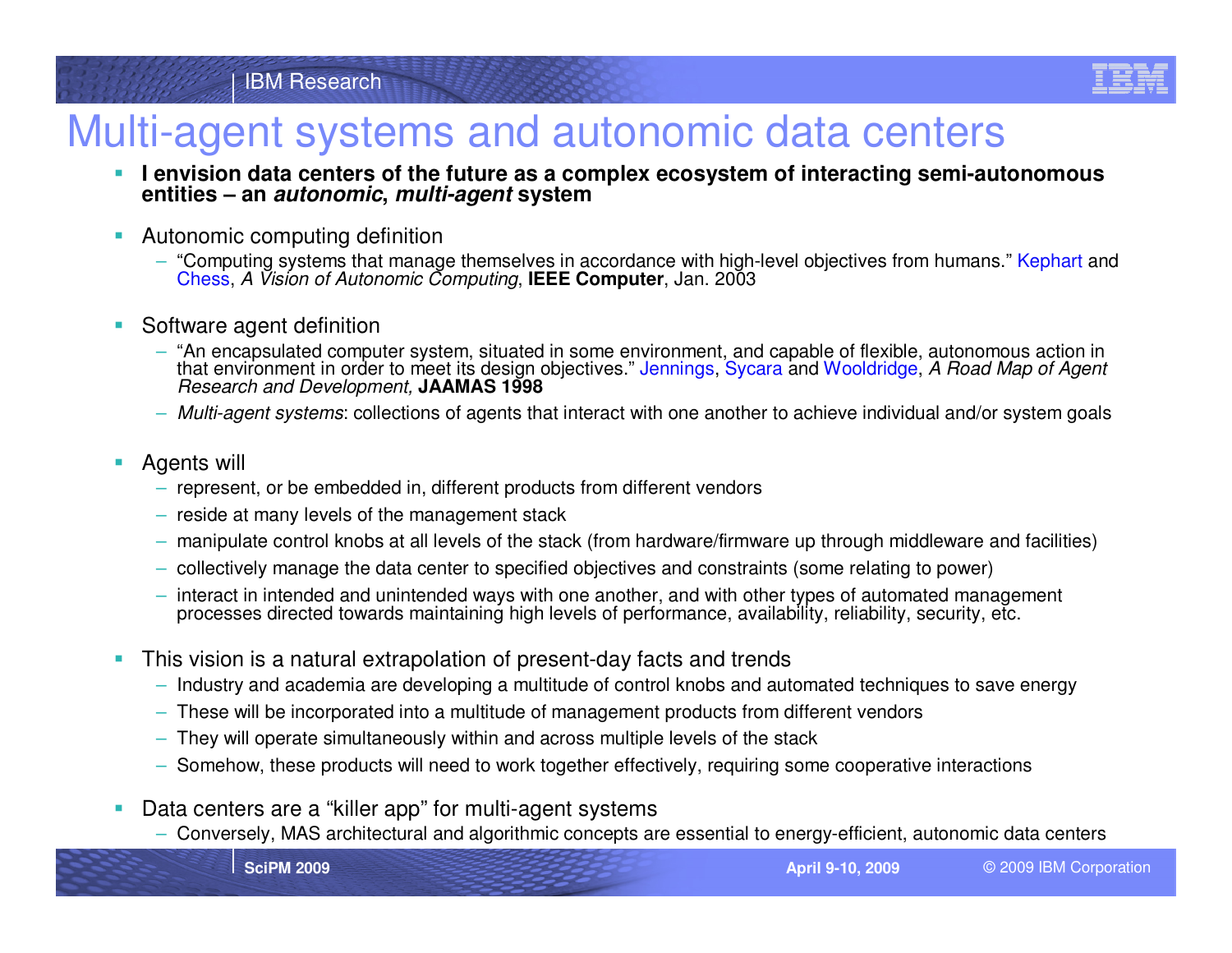

#### IBM Research

### Example: Interaction between power and performance agents

- **How might semi-autonomous power** and performance agents interact?
	- Mediated through coordinator agent, or
	- Direct bi/multi-lateral interactions
- **Scenario (with mediation)** 
	- Performance manager observes subset  $\mathbf{s}_{\mathrm{perf}}$  of system state, and controls application placement and load balancing weights
	- Power manager observes subset of **<sup>s</sup>**pwr of system state, and controls on/off state of servers
	- Coordinator understands overall power-performance tradeoffs as expressed in a joint utility function, and queries performance and power agents for likely impact when n servers are turned on, finding optimal number n<sup>\*</sup>
- **Another example: OS and** Middleware agents can interact to coordinate appropriate control actions to satisfy powerperformance tradeoffs



Kephart, Chan, Das, Levine, Tesauro, Rawson, Lefurgy. Coordinating Multiple Autonomic Managers to Achieve Specified Power-Performance Tradeoffs. **ICAC 2007.**(Emergent phenomena can occur when autonomic managers don't communicate effectively.)